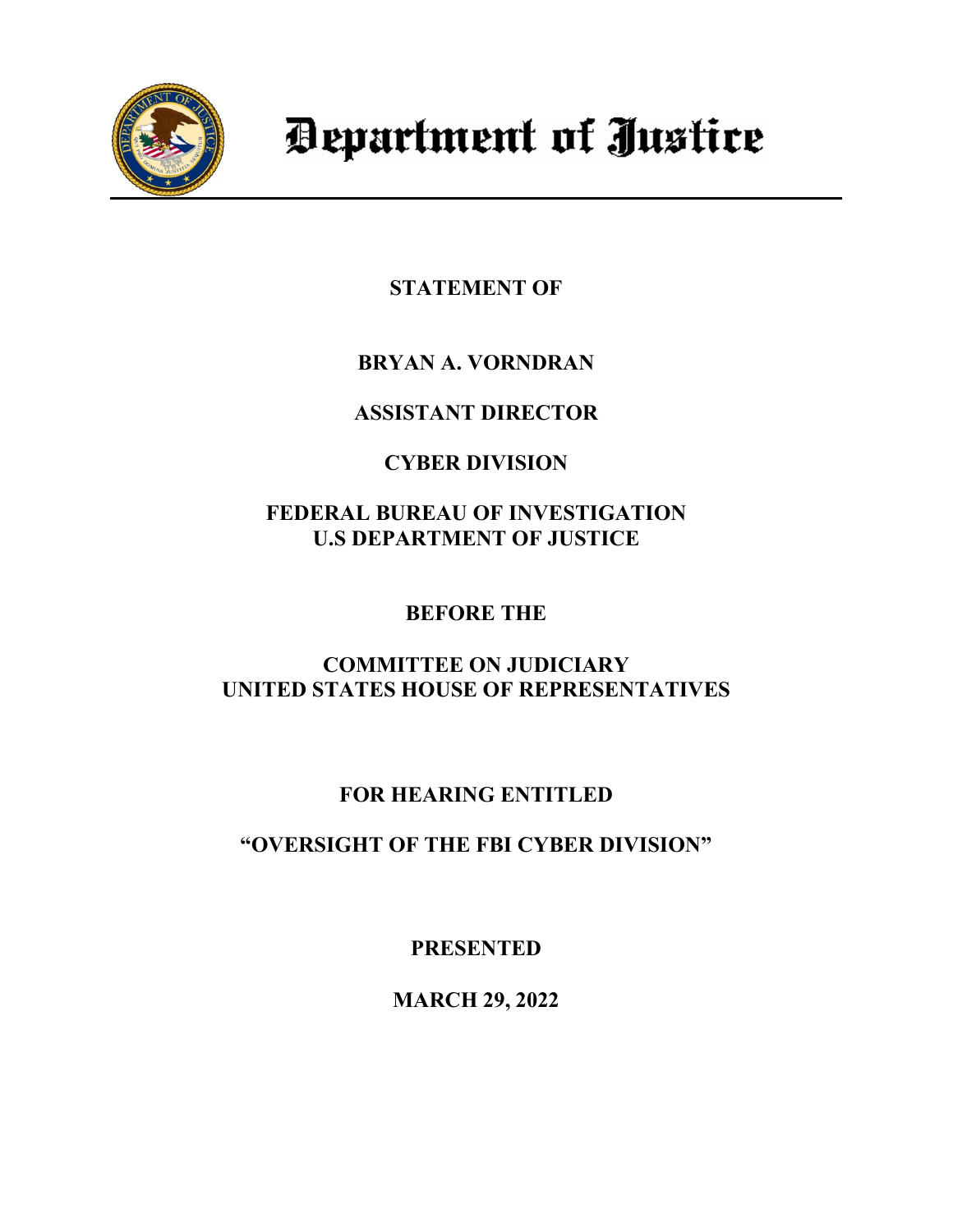# **STATEMENT OF BRYAN A. VORNDRAN ASSISTANT DIRECTOR CYBER DIVISION FEDERAL BUREAU OF INVESTIGATION U.S. DEPARTMENT OF JUSTICE**

# **AT A HEARING ENTITLED "OVERSIGHT OF THE FBI CYBER DIVISION"**

# **BEFORE THE COMMITTEE ON JUDICIARY UNITED STATES HOUSE OF REPRESENTATIVES**

### **MARCH 29, 2022**

Chairman Nadler, Ranking Member Jordan, and Members of the Committee, thank you for the invitation today to provide remarks on the FBI Cyber Division and our role in identifying, disrupting, and imposing costs on our cyber adversaries.

Cybersecurity is national security, and that has never been more apparent than it is today. Currently, the FBI's work to identify and disrupt cyber threats emanating from Russia against Ukraine, our Allies, and our own U.S. networks is an excellent example of how the FBI uses our unique authorities, capabilities, and partnerships as part of the global fight against malicious cyber activity. When it comes to disrupting and countering Russian cyber activity in particular, our work is building on the FBI's decades of expertise countering foreign intelligence and cyber threats in the United States.

On Russian cyber threats alone, since the start of the year, the FBI has:

- Issued hundreds of intelligence reports that provided the U.S. Intelligence Community and our international partners with key intelligence.
- Provided threat warnings to thousands of partners across the United States, including major banks, Sector Risk Management Agencies, state Secretaries of State, law enforcement, and other private industry.
- Shared information directly with Ukrainian services through our personnel in Kyiv, including an Assistant Legal Attaché dedicated to cyber. The FBI's strong relationships in Ukraine have been a resource for the entire U.S. Government, built through years of collaboration with our counterparts there, including during the 2015 Russian Black Energy attacks on the Ukrainian power grid and the 2017 NotPetya attack that first targeted Ukraine before spreading globally to become the costliest cyberattack in history.

It is these types of partnerships that allowed the White House to publicly attribute the recent cyberattacks in Ukraine on the eve of Russia's further invasion so quickly. Just days after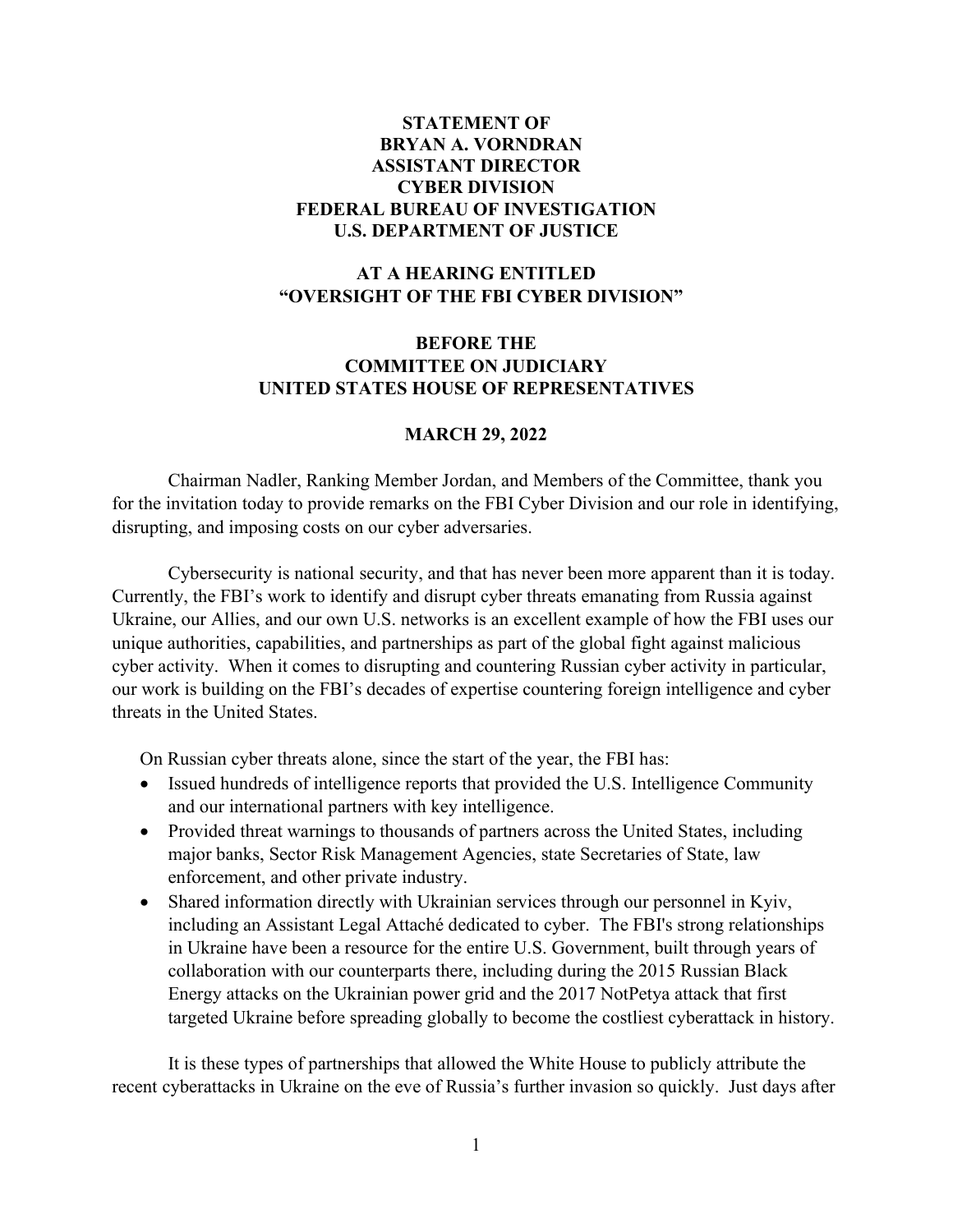Ukrainian websites first suffered distributed denial of service (DDoS) attacks, the White House attributed those attacks to Russia's GRU. This is what the FBI can uniquely contribute to national and international cybersecurity by leveraging our authorities, resources, and national and international partnerships.

Cyber risk is also business risk—there is no shortage of recent examples of cyberattacks' wide-ranging economic effects. That is why we are here today. While much attention has been paid to ransomware in the past year—and deservedly so—the FBI's Internet Crime Complaint Center (IC3) just issued its annual report showing that, yet again, Business Email Compromise (BEC) schemes cost U.S. businesses more than \$2 billion last year—losses these businesses absorbed into the cost of doing business but should not have had to do.

Cyber intrusions make the headlines only occasionally, but the FBI has over 1,000 cyber personnel distributed throughout the United States and responding to incidents every single day. As the most geographically distributed cyber workforce in the federal government, the FBI responds to intrusions that affect not only U.S. critical infrastructure and big-name corporations, but also small businesses, our schools, and local government services in the communities you represent. The FBI's response to each one of those incidents supports victims and allows us to learn how our adversaries operate—and who they might target next. We share that insight with cybersecurity agencies, the Intelligence Community, private industry, and international partners, so the global community of those fighting against cyber threats benefits from the FBI's access and authorities.

"Investigations" are the umbrella under which the FBI conducts its activities, but that term should *not* imply that we only respond to events after the fact. Just the opposite: the FBI is focusing our unique authorities—and our ability to engage with international law enforcement, domestic victims, and key technology service providers—to identify and disrupt cyber adversaries *before* they compromise U.S. networks, and to hold them accountable when they do.

The information that the FBI uniquely collects helps the Cybersecurity and Infrastructure Security Agency (CISA) to identify other networks vulnerable to the same adversary technique, helps Sector Risk Management Agencies assess and mitigate cyber threats to critical infrastructure, provides U.S. Cyber Command or the National Security Agency (NSA) information on a piece of a malicious foreign actor's infrastructure to disrupt or exploit, facilitates the coordinative function of the Office of the National Cyber Director in ensuring coherence across Federal cybersecurity, and helps the National Security Council know where to focus all the instruments of power the government might bring to bear against those responsible. We are lucky to be working with these federal partners toward the same goal, and when we use all these agencies' complementary authorities together, we create a whole that's greater than the sum of the agency parts.

This emphasis on disrupting cyber adversaries by sharing information and enabling our partners is part of the FBI's continued move away from pursuing only indictments and arrests,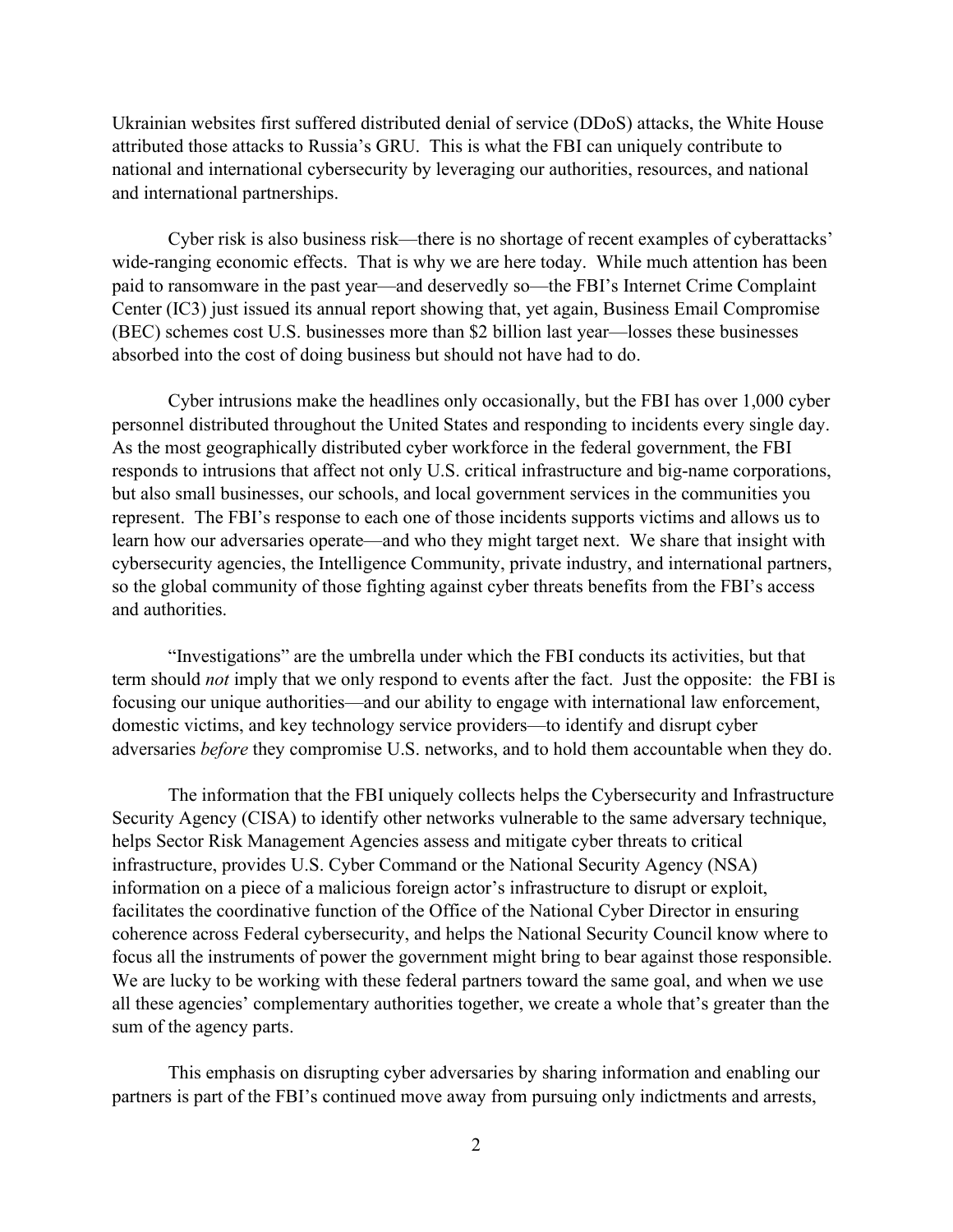toward a playbook where we work with government and industry partners around the world to execute joint, sequenced operations that impose the greatest possible costs on our adversaries. As this committee knows, there is a right time for judicial outcomes, and the willingness of the Department of Justice, including FBI, to publicly attribute and expose damaging cyber intrusions by Russia, China, Iran, and North Korea has undermined those governments' denials and created a platform for U.S. allies to condemn destabilizing cyber activity and impose costs of their own. But our decisions on how best to disrupt a cyber threat are guided not by statistics, but by an assessment of which actions will most strengthen cybersecurity, regardless of who takes the shot or gets the credit.

In coordination with our partners, the FBI has successfully disrupted numerous nationstate campaigns and cybercriminal enterprises, but the lasting impact will require repeated operations with our U.S. counterparts and foreign allies, as well as removing the sense of impunity many of these actors currently feel. Yes, the cyber threat is daunting, but when we combine the right people, the right tools, and the right authorities, our adversaries are no match for what we can accomplish together. I am here today to tell you how the FBI is doing that; what we do before, during, and after a cyber incident; and why the American people will want to call us if they become victims.

#### **The FBI Cyber Value Proposition**

Although cyber threats are global, victims in our communities need and deserve a rapid, local response. That is where the FBI comes in. With the support of the American people, the FBI has invested enormously in its decentralized workforce. We have more than 800 cybertrained agents spread across 56 field offices and more than 350 sub-offices, with each office having significant threat response, counterintelligence, domestic intelligence, and computer intrusion expertise and responsibilities. We can put a cyber-trained FBI agent on nearly any doorstep in this country within one hour, and we can accomplish the same in more than 70 countries in one day through our network of Legal Attachés and Cyber Assistant Legal Attachés. No other organization in the world has this reach, our unique tools and resources, or the sense for what victims need. When we show up, we bring all this with us. Kaseya CEO Fred Voccola recently remarked, "When we were hit, our playbook had as a standard process (luckily) to call the FBI the second something seemed suspicious. And we did just that. To this day, it was the single best decision that I, as the CEO, and we as a company, made."<sup>[1](#page-3-0)</sup>

In addition to these resources dispersed around the country, we have dedicated teams in our Headquarters that provide specialized support to victims of cyber intrusions. Our Cyber Action Team (CAT) is a rapid response technical investigative team that deploys nationally and internationally to provide technical assistance to assist in the most complex intrusions and cyber incidents. Our Recovery Asset Team (RAT) acts quickly to help victims recover funds that

<span id="page-3-0"></span><sup>&</sup>lt;sup>1</sup> Kaseya CEO Fred Voccola, "The FBI Was Our #1 Partner During the Worst Time of Our Company's History, and They Should Be Yours Too," [https://www.kaseya.com/blog/2022/03/09/the-fbi-was-our-number-one-partner/,](https://www.kaseya.com/blog/2022/03/09/the-fbi-was-our-number-one-partner/) March 9, 2022.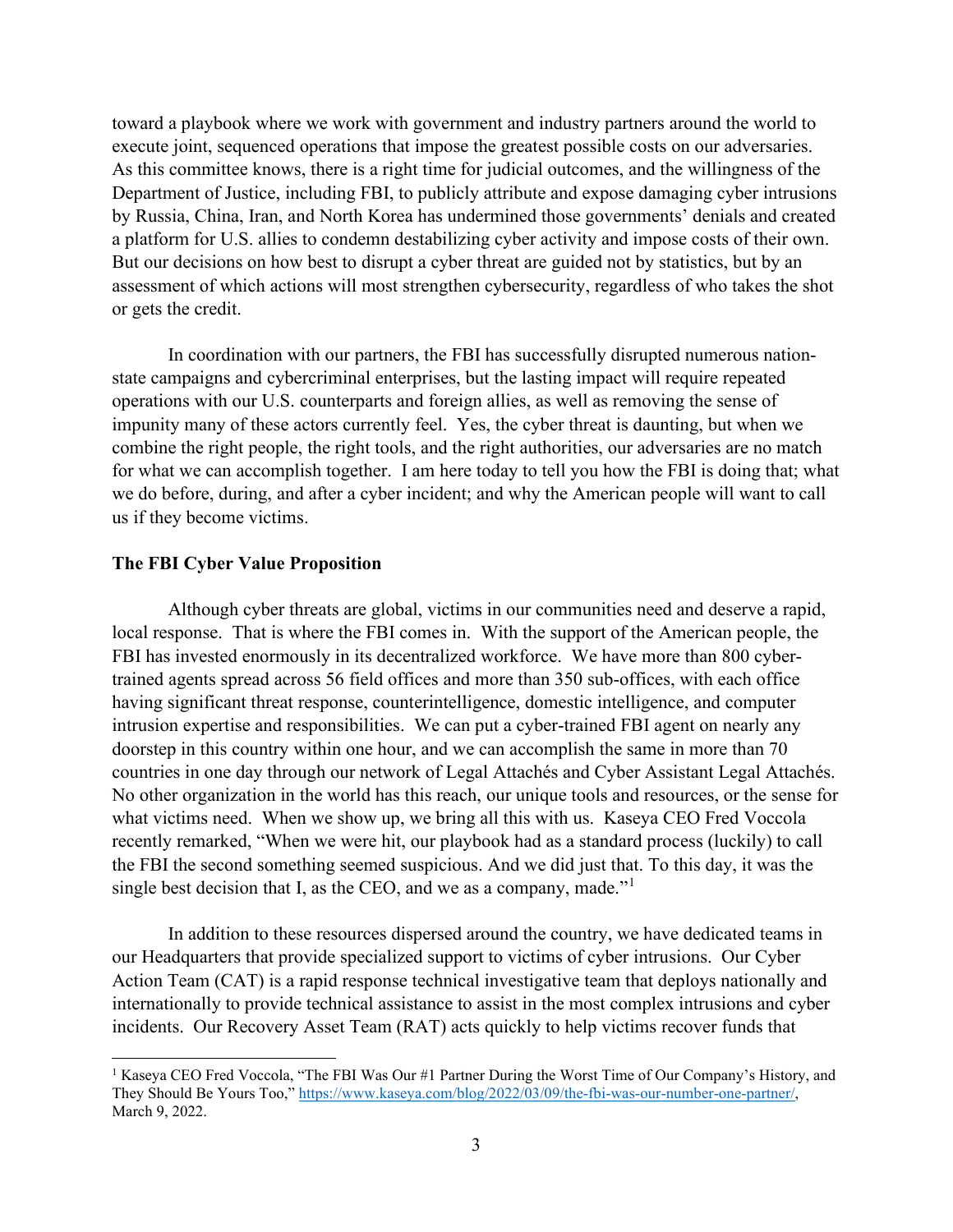otherwise would be lost to fraud. In Fiscal Year 2021, RAT used the Financial Fraud Kill Chain (FFKC) 1,726 times and was able to successfully freeze more than \$328 million—a 74% success rate—that could then be returned to individual and business victims of cyber fraud.

The FBI's cyber capabilities are one of a kind, but our roles and responsibilities are designed to complement those of our federal partners. Whether our agencies specialize in offense, defense, or a combination of both, we are all contributing to improved resilience and cybersecurity, and all of our efforts need to work seamlessly to protect our networks. The FBI plays a key role in this, but we cannot do it alone, and that acknowledgment is a major part of the FBI's cyber strategy.

## **The FBI Cyber Strategy**

In September 2020, Director Wray announced the FBI's current cyber strategy, which focuses on imposing risk and consequences on cyber adversaries through unique authorities,  $2^{\circ}$  $2^{\circ}$ world-class capabilities, and enduring partnerships, building on a century of innovation. Through this strategy, we work to raise the costs for malicious actors and their enablers who conduct cyber intrusions, steal our financial and intellectual property, and hold our critical infrastructure hostage for ransom. Over the past 18 months, this strategy and its principles have enabled us to make significant progress in advancing our cyber program and making it harder and more painful for malicious hackers to achieve their objectives. This is the same strategy we are using today to counter cyber threats originating from Russia.

One of the most notable examples of recent success is our work to disrupt Sodinokibi/REvil ransomware, which cyber actors used to compromise global meat processing company JBS and software company Kaseya in 2021. Over the course of several months last year, we strategically sequenced actions with foreign partners on three continents and the State, Justice, and Treasury Departments to release decryption keys to victims, seize virtual currency proceeds in excess of \$7 million, and arrest three affiliates of the group. One of these affiliates, Yaroslav Vasinskyi, was extradited to the United States and made his initial court appearance in the Northern District of Texas earlier this month. It takes deep, trust-based relationships to coordinate these actions to ensure maximum impact on the cybercriminals we were targeting.

As mentioned, our strategy builds on a century of FBI innovation in addition to our partnerships. Last year, Chinese state actors exploited a vulnerability in Microsoft Exchange Server software to compromise thousands of U.S. computers and install web shells—essentially,

<span id="page-4-0"></span><sup>&</sup>lt;sup>2</sup> The FBI's authorities allow us to conduct investigations, collect intelligence, and work closely with targets of malicious cyber activity to find who is responsible, stop them from striking again, and hold them accountable. These authorities include: Presidential Policy Directive (PPD)-41, which names the FBI the lead federal agency for threat response in the event of a significant cyber incident; Executive Order 12333, which names the FBI the lead agency for exposing, preventing, and investigating intelligence activities on U.S. soil; and 18 U.S.C. § 1030, which designates the FBI to lead cyber investigations involving espionage and foreign counterintelligence. Because of these authorities and the FBI's organizational structure and history, the FBI is the best positioned investigative agency to conduct complex, long-term cyber investigations into both cybercriminals and nation-state actors.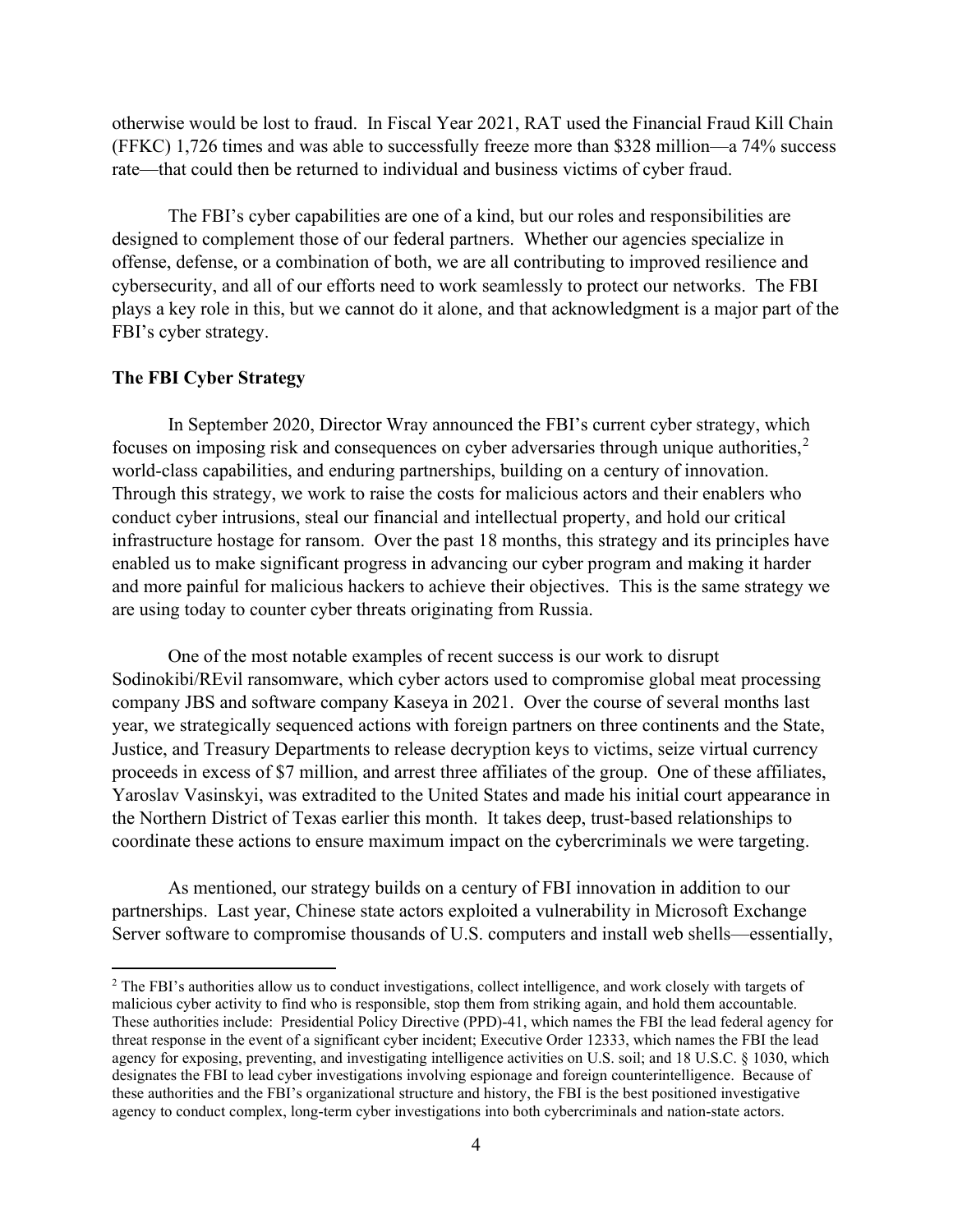a back door allowing them to come and go into those networks as they pleased. China tried to prop open these doors, and we slammed them shut. Thanks to information shared with us by a member of private industry, the FBI executed an innovative court-authorized operation to copy and remove those backdoors from hundreds of vulnerable computers across the country. Maybe most importantly to the private sector, we only did this after publicly releasing information on the compromises and working with Microsoft to directly contact server owners to allow them time to fix the problem on their own. And, consistent with our respect for privacy and civil liberties, we removed the web shells surgically without exposing the contents of victim computers to the FBI.

Our strategy also integrates our foreign partners so we can take the fight to our adversaries overseas, since we know our most significant threats come from foreign actors using global infrastructure to compromise U.S. networks. By working with friendly foreign law enforcement agencies and intelligence partners, we make it harder for these actors to conceal their activities and whereabouts. Unfortunately, not every nation helps us in this fight, and if an adversary is in a country that refuses to hold them accountable, an arrest is rarely a viable option. But our allies outnumber our foes, and in just the past year, our work with foreign partners supported by our Legal Attachés overseas—has led to impactful consequences against cybercriminals and sent a strong message that the reach of the U.S. government extends far beyond its borders.

For example, in January 2021, the Department of Justice, including the FBI, partnered with the Netherlands, Germany, the United Kingdom, France, Lithuania, Canada, and Ukraine with international activity coordinated by Europol and Eurojust—to disrupt the use of highly destructive malware known as Emotet which criminals used, among other things, to spread ransomware. This was one of the longest-standing professional cybercrime tools and had enabled criminals to cause hundreds of millions of dollars in damage to government, educational, and corporate networks. In this case, we used sophisticated techniques and our unique legal authorities, but it could never have happened without our international partners.

That same month, we worked with international partners in Canada and Bulgaria to disrupt NetWalker, a ransomware variant that affected numerous victims, including companies, municipalities, hospitals, law enforcement, emergency services, school districts, colleges, and universities. In this case, we obtained federal charges on a Canadian subject, Sebastien Vachon-Desjardins, who was extradited to the United States and made his first court appearance in the Middle District of Florida earlier this month. In addition, our Canadian partners seized over \$28 million<sup>[3](#page-5-0)</sup> in virtual currency from Vachon-Desjardins traceable to his criminal acts.

As you can see, cyber is the ultimate team sport. Effective protection and response efforts require not just FBI action, but an all-hands-on-deck approach, to include assistance from our state, local, federal, foreign, and private sector partners, and even the public.

<span id="page-5-0"></span><sup>&</sup>lt;sup>3</sup> Value is approximate as of March 10, 2022.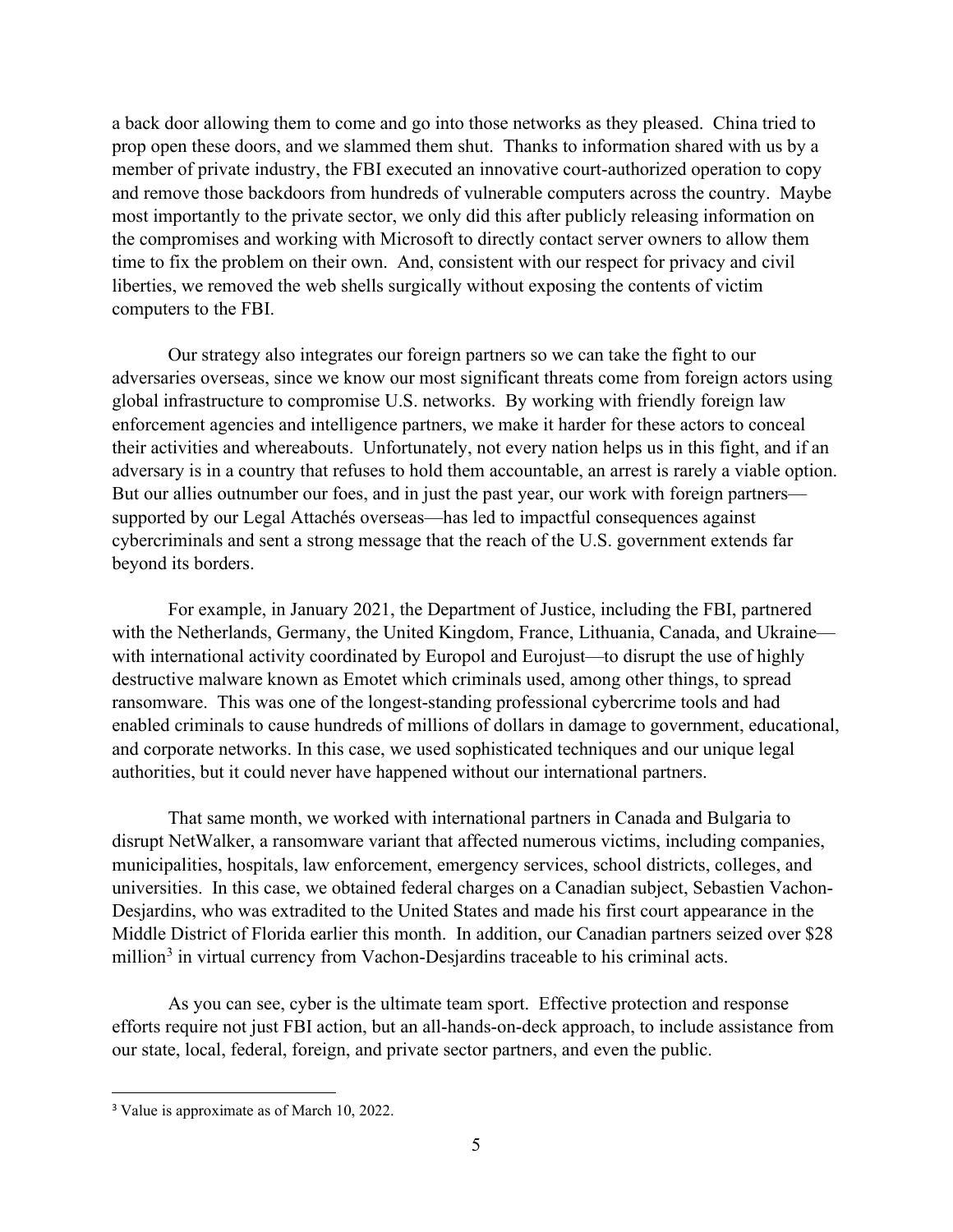As you may have noticed, one term we use constantly when describing the heart of our work is "victims." Victims lie at the center of our efforts, and our cyber strategy specifically includes a pledge to them. In fact, we are often able to notify and help vulnerable targets before the worst happens, like last year, when we were able to notify a children's hospital targeted by Iranian government-sponsored hackers before it was attacked. At the FBI, we aim to inform, support, and assist victims in navigating the aftermath of crime with dignity and resilience. We want to empower all victims of cyber intrusions, just as we do for victims of other federal crimes. In some instances, we have done this by sharing a ransomware decryption key to help victims recover without paying a ransom. While the FBI is not a remediation service, the work we do to investigate and respond to cybercrime enables us to collect information, which we share to prevent future attacks and use to assist victims if they have already been hit. When the FBI responds to a cyber incident, the Bureau is not just there to collect evidence of a crime; we're also there to help those who have been hurt. Your needs are our needs. But we can't help if we don't know what happened.

In just 18 months, our strategy has enabled us to land some major blows against our cyber adversaries, and in 2021 alone, through work with our partners, the consequences we imposed on cyber actors included 240 arrests, 175 convictions, 290 indictments, 18 dismantlements, and 453 disruptions. We also provided thousands of individualized threat warnings and disseminated more than 100 public threat advisories by way of Joint Cybersecurity Advisories, FBI Liaison Alert System (FLASH) reports, Private Industry Notifications (PINs), and Public Service Announcements (PSAs)—many of which were jointly authored with other U.S. agencies and international partners. However, the cyber threat is not going away, and there is always more work to be done, so we must carry this strategy and its momentum forward through 2022 and beyond.

#### **Top Cyber Threats: 2022 and Beyond**

As we look ahead at cyber threats, it worries us that nation-states and cyber criminals are showing a complete disregard for the safety of our civilian population. In the past year, we have seen cyber actors compromise networks without care for what they are connected to. Hospitals, pipelines, 9-1-1 call centers, and service providers to critical infrastructure—nothing is off limits.

#### *Nation-State Threats*

The most significant nation-state threats we face are those from China, Russia, Iran, and North Korea. For years, our adversaries and strategic competitors have engaged in cyber espionage to collect intelligence and intellectual property to advance their geopolitical and economic goals. Now, these nations have calculated that the cyber arena offers them the best return on their investment, so they're coming at us using every element of their national power, including through regulations, the recruitment of cybercriminal actors, their militaries, and coercion of the private sector, which raises the prospect of more destructive and disruptive cyber activities. As these adversaries become more sophisticated and stealthier, we are most concerned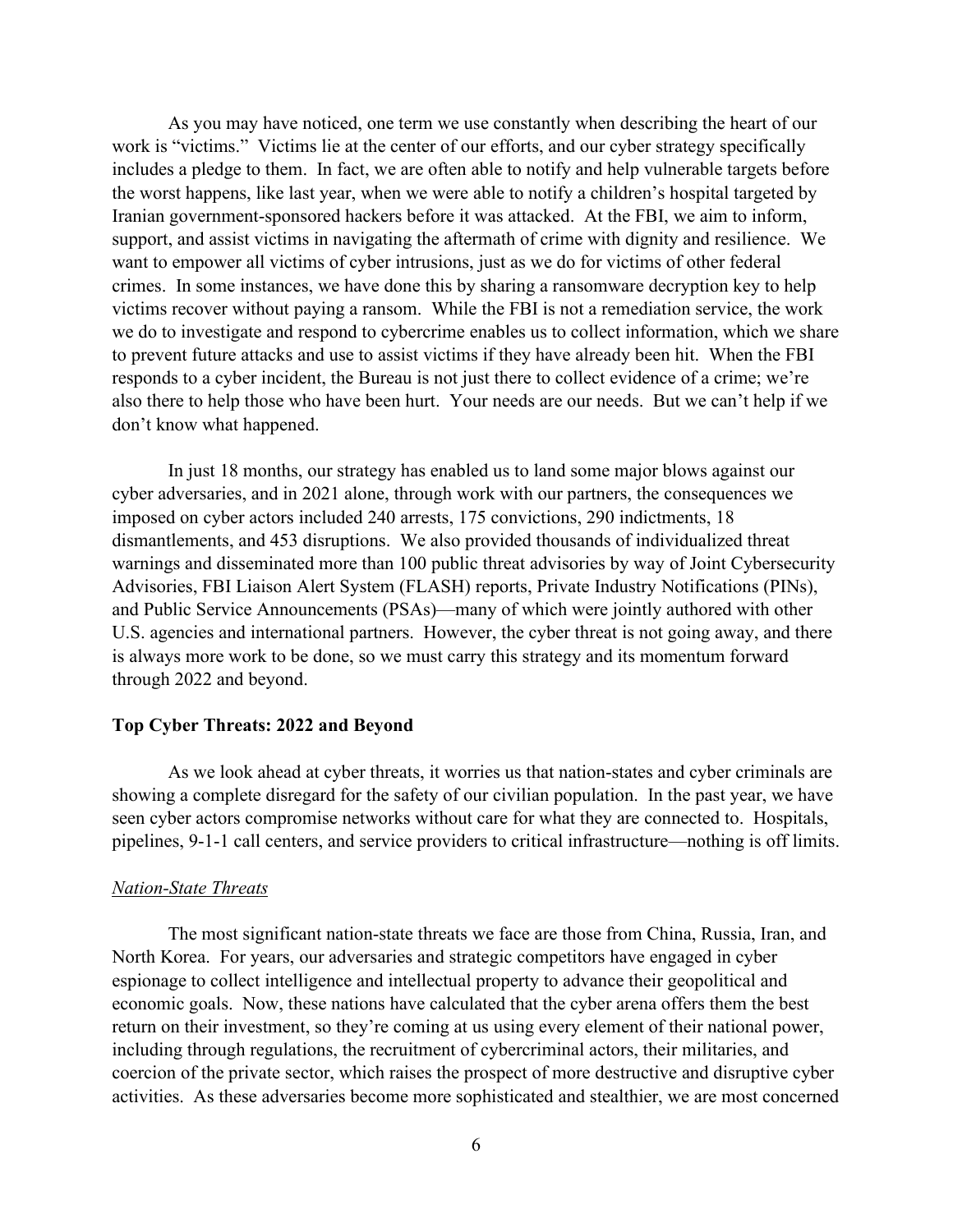about our ability to detect and warn about specific cyber operations against U.S. organizations. Maybe most worrisome is their focus on compromising U.S. critical infrastructure, especially during a crisis.

What makes things more difficult is that there is no bright line where nation-state activity ends, and cybercriminal activity begins. Some cybercriminals contract for or sell services to nation-states; some nation-state actors moonlight as financially motivated cybercriminals to make money on the side; and nation-states are increasingly using tools typically used by criminal actors, like ransomware. It is useful to think of this more as a continuum.

## *Ransomware and Other Cybercrime*

If there is one thing the FBI understands, it is taking down criminal organizations, and when it comes to ransomware and other cybercrime, we are working with an unprecedented number of government and private sector organizations to do just that.

There is not a day that goes by without multiple FBI field offices responding to ransomware attacks. The ransomware threat is not new, and it has been one of the FBI's top cybercriminal investigative priorities for some time, but we have seen ransomware attack reporting increase significantly in the past two years, and the impact of these attacks has grown to dangerous proportions, threatening our economic and national security.<sup>[4](#page-7-0)</sup> The number of ransomware variants has also grown; today, we are investigating more than 100, many of which have been used in multiple ransomware campaigns.

Ransomware actors have evolved, but their motive remains the same: maximizing profit by crippling victims. Cybercriminals recognize profit can be maximized by targeting organizations where down time cannot be tolerated—specifically, infrastructure critical to public safety. In 2021 alone, the FBI, CISA, and NSA observed incidents involving ransomware against 14 of the 16 U.S. critical infrastructure sectors.

Ransomware is increasingly targeted and lucrative, and beyond the threat to critical infrastructure, it has become one of the most costly and destructive threats to businesses and governments. Ransomware can paralyze organizations, and the cost to rebuild a compromised network can be catastrophic for small and medium-sized businesses and municipalities. "Ransomware-as-a-service" (when a developer sells or leases ransomware tools to criminal customers) has decreased the barrier to entry and technological savviness needed to carry out and benefit from these compromises and increased the number of criminals conducting ransomware campaigns.

<span id="page-7-0"></span><sup>&</sup>lt;sup>4</sup> The statistics paint a stark picture: From 2019 to 2021, the number of ransomware complaints reported to the FBI's Internet Crime Complaint Center (IC3) increased by 82%, with a 449% rise in ransom payments over the same time period. Unfortunately, what is reported is only a fraction of the incidents out there, which makes trends difficult to track with certainty.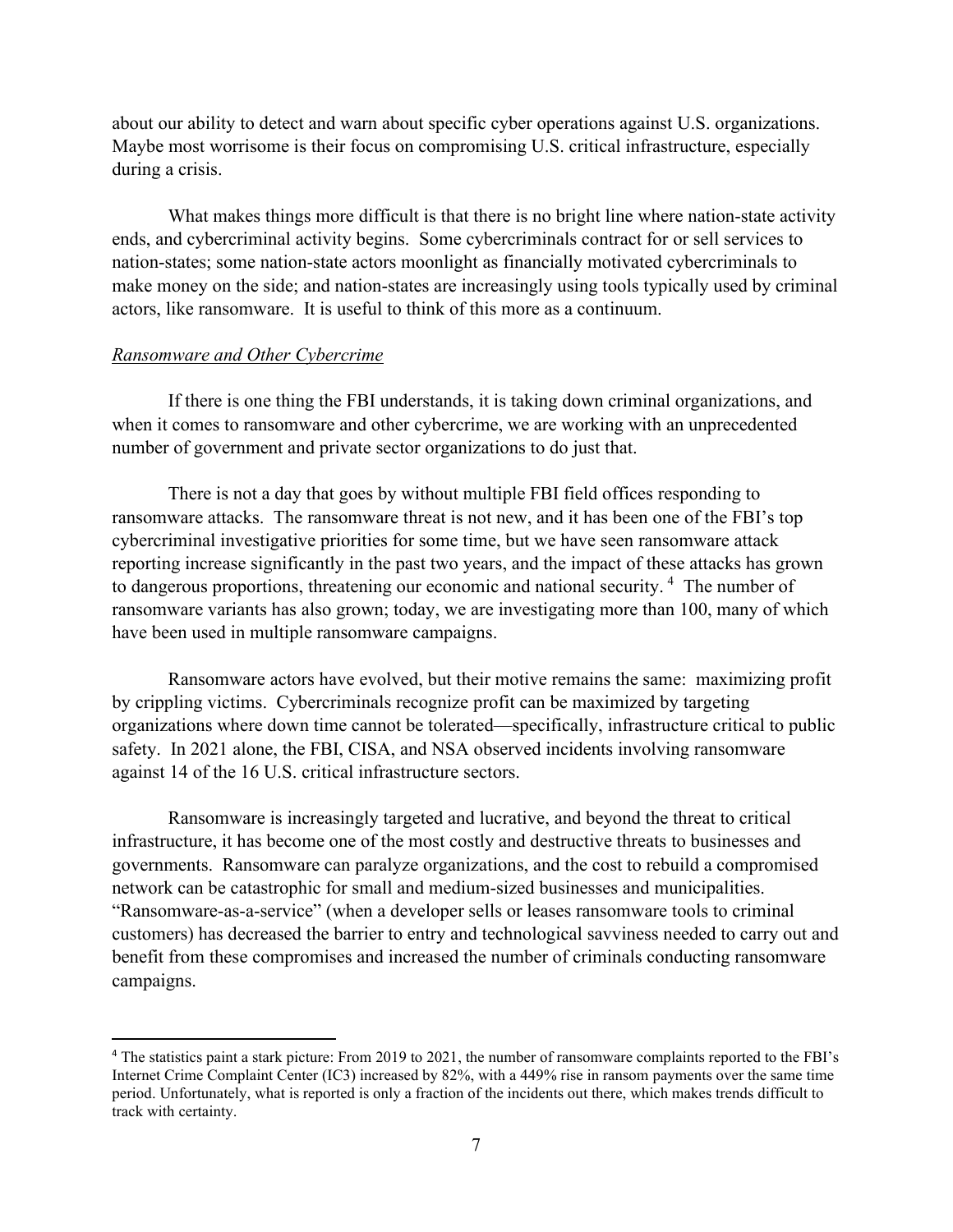In conjunction with the Department of Justice's Ransomware and Digital Extortion Task Force, our strategy for countering ransomware and other complex cybercriminal schemes is focused on pursuing and disrupting: 1) the actors, 2) their infrastructure, and 3) their money—all while providing help to victims and actionable intelligence to warn potential future victims. Each of these factors is crucial, but we have the most durable impact when we disrupt all three together *and* when we combine the capabilities and authorities of multiple agencies and private industry partners. We must target the entire criminal ecosystem—including malware developers, money launderers, and shady infrastructure providers—to prevent bad actors from simply reconstituting under a different name, and we need to do it jointly with our partners across the U.S. Government, the Intelligence Community, and the globe. But there is no substitute for quick, voluntary action and information sharing by U.S. providers and victim companies.

Although the FBI discourages ransomware victims from paying ransom, we still strongly encourage victims who ultimately pay a ransom to report the incident to the FBI. Knowing about the incident gives us valuable information about how and where criminals are operating and knowing payment details gives us a hot trail to follow the money. We put a lot of effort into making sure that victims who do pay a ransom don't feel re-victimized as they work with us to deal with the incident's fallout. Our goal is to identify, pursue, and impose consequences on criminal actors, not their victims.

#### *Election Interference*

We are committed to continuing and expanding our work with election officials and private sector partners to counter cyber threats against U.S. elections and election officials, as well as continuing to impose risk and consequences on cyber actors who seek to interfere in our elections or undermine our democratic processes. We do this through criminal process, sanctions, and public attribution of cyber operations.

In November 2021, the Department of Justice, including the FBI, the Department of State, and the Department of the Treasury announced a series of coordinated U.S. Government actions against Iranian cyber actors who participated in influence operations targeting the 2020 U.S. presidential election. First, the Department of Justice unsealed indictments charging two Iranian nationals for computer intrusion, voter intimidation, and interstate threat offenses. Both are experienced Iran-based hackers who worked as contractors for an Iranian company known to have provided services to the Iranian government. In conjunction with the unsealing, our Executive Branch partners sanctioned the two individuals who were indicted as well as other Iranian cyber actors, offered monetary incentives through the Rewards for Justice program, and disseminated related information on the threat.

As we have been for years, we remain committed to investigating, warning, notifying, and sharing information about suspicious cyber activity to help election officials and administrators protect their networks. We brief election officials and network defenders on supply chain, data theft, ransomware, and influence threats, but our overarching message is that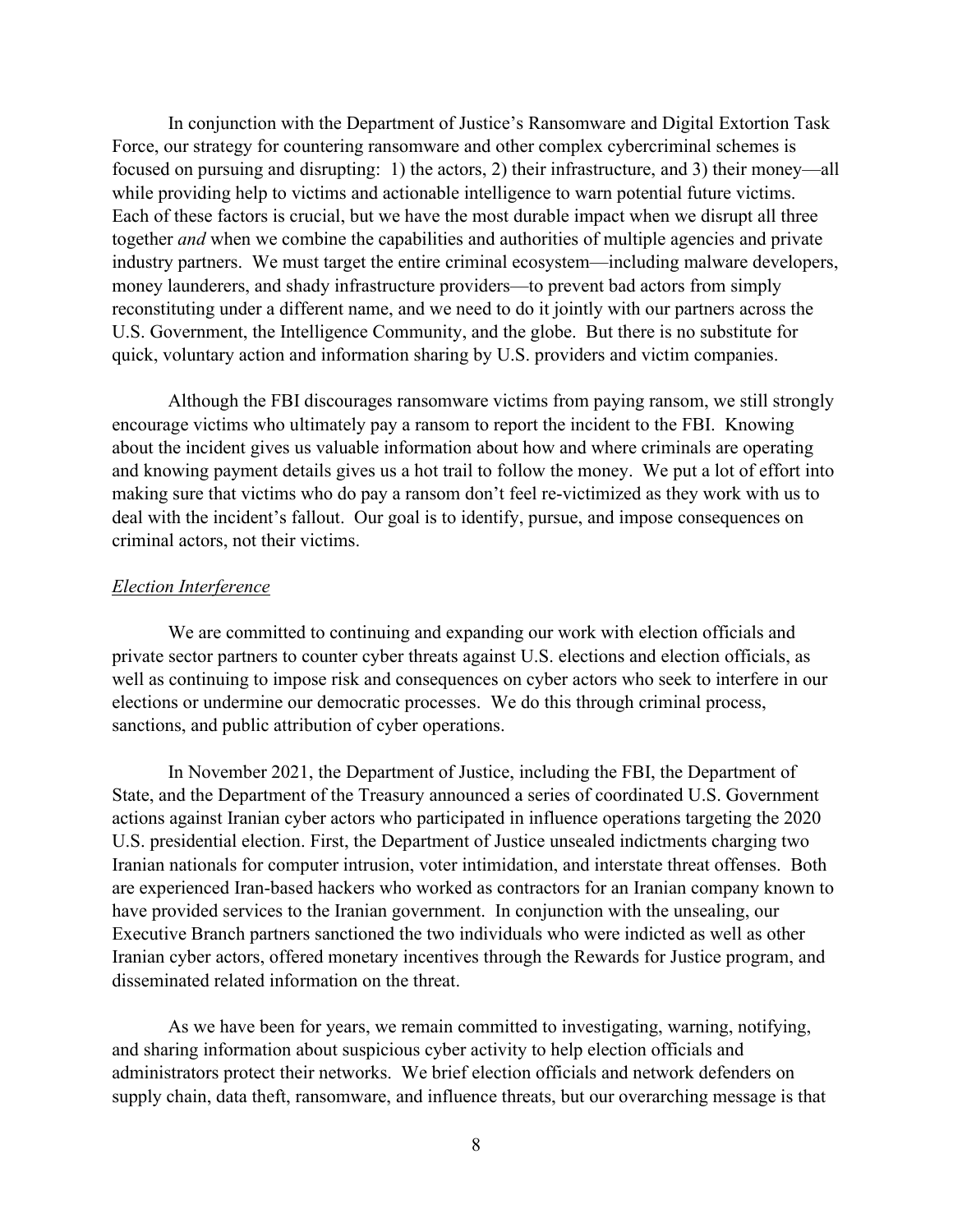cyber hygiene and defense are critical, no matter which actor or method worries us the most. We know our adversaries will continue to target election-related networks and systems again and again using the same unpatched vulnerabilities, by guessing simple passwords, and by spear phishing. That is why it is critical to maintain close collaboration with election officials, political organizations, candidates, social media and tech companies, and technical defenders.

Beyond targeted engagements with national organizations and one-on-one outreach with smaller groups, we continue to push out information in as close to real time as we can. Whenever possible, we will do the work upfront to sanitize information so we may get actionable threat intelligence out to the network defenders. Meanwhile, we will continue to engage with state and local entities—as appropriate and authorized under the law—to build relationships, communication channels, and information sharing processes as we prepare for another election cycle. We do all this in lockstep with our Counterintelligence Division through the FBI's Foreign Influence Task Force (FITF).

#### *Deepfakes and Synthetic Content*

We are seeing advances in artificial intelligence and machine learning that are improving the speed, believability, scale, and automation of the creation and dissemination of deepfakes and other synthetic content to produce high-quality videos, pictures, audio, and text of events which never happened. Although deepfake videos are currently difficult to create and require resources and sophistication, they are becoming increasingly more accessible. Cybercriminals can create highly personalized content for targeted social engineering, spear phishing, business email compromises, other fraud schemes, and to victimize vulnerable individuals, and nation-states could use these techniques for malign foreign influence and to spread disinformation and misinformation.

Trust in evidentiary information from photos, body cam footage, surveillance camera footage, and other forms of content could be challenged as synthetic content and deepfake technologies improve in accessibility and quality enough to similarly depict evidentiary content. Right now, it is easier to detect and determine if content has been manipulated or synthetically generated, but as synthetic content improves, it may become more difficult to convince others legitimate data is authentic.

The FBI is working with our IC counterparts and private industry to understand technological developments and evaluate and develop detection, authentication, and mitigation tools and techniques to counter the misuse of deepfakes. We also provide awareness to the public about these types of threats. We cannot open an investigation purely because a deepfake exists, as fake speech may be protected by the First Amendment, but we can investigate this content and its creators when there is a clear nexus to a federal crime or a foreign actor.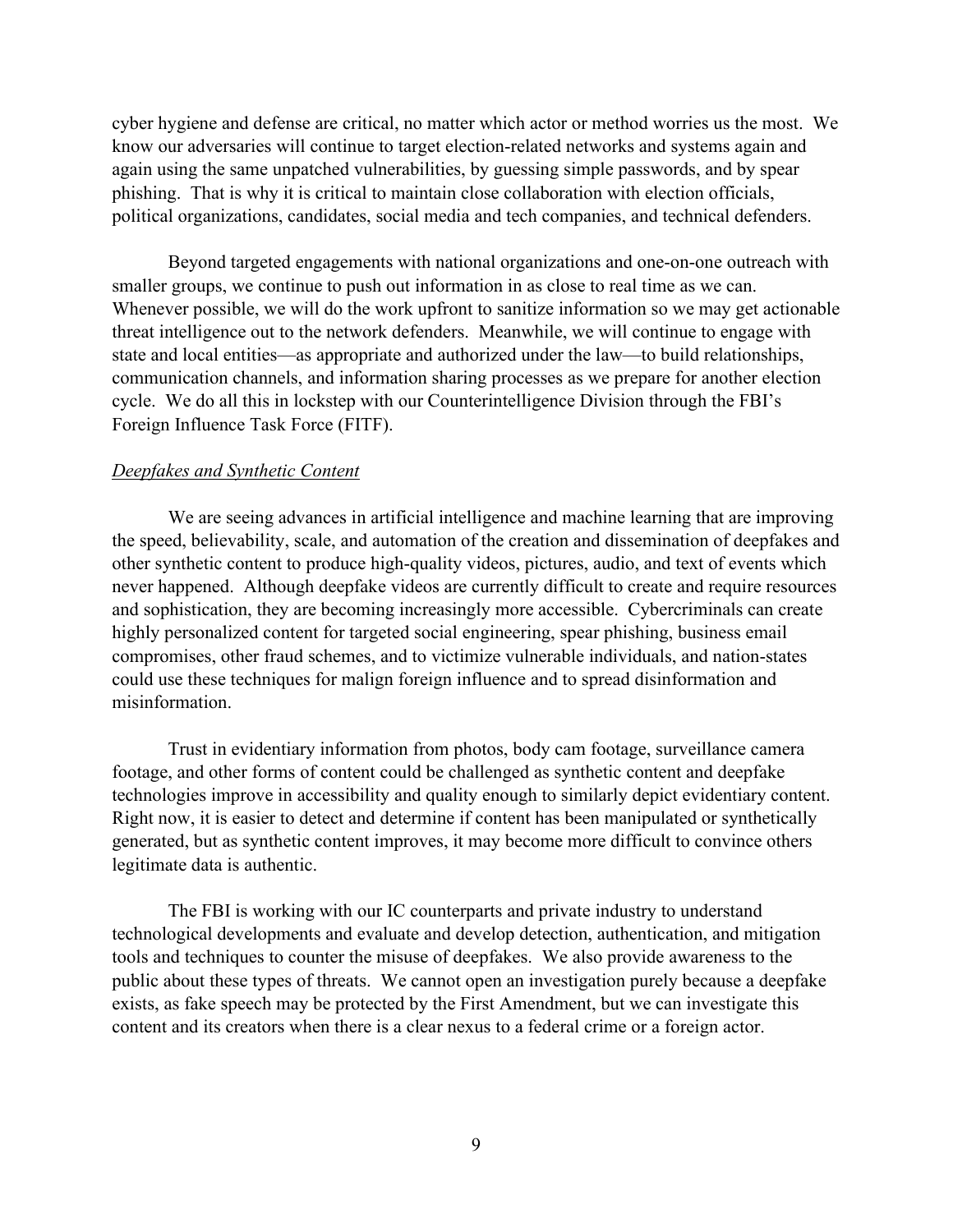#### *Virtual Currency*

Over the next five years, innovations in blockchain technology, decentralized finance, and central bank digital currencies will very likely provide financial conduits for illicit actors to exploit. In some cases, these conduits may limit U.S. law enforcement's ability to identify those actors, track, funds, compel the production of financial records, or to use existing laws to prosecute crimes. However, we are evolving with the actors, and we have had recent success in this arena.

Cryptocurrency is sometimes attractive to cybercriminals due to its perceived relative anonymity, ease of transfer, and use on the dark web, so it is no surprise this is how ransomware payments—sometimes in the millions of dollars—are demanded and laundered. But, in addition to the Sodinokibi/REvil and NetWalker cryptocurrency seizures I mentioned, we were also able to claw back about \$2.3 million of the ransom paid in last year's Colonial Pipeline ransomware case, which we could do because the victim and our federal partners worked quickly and closely with us.

Additionally, we are also evolving organizationally to adapt to the threat. The FBI recently brought together expertise from cyber, criminal, and other programs to develop the Virtual Assets Unit (VAU), a nerve center for the FBI's virtual currency efforts. In VAU, virtual currency experts and cross-divisional resources are embedded in a task force setting to seamlessly integrate intelligence and operations across the FBI. Since becoming operational last month, VAU has enabled the FBI to continue to aggressively track the movement of illicit funds, attribute criminal activity to specific actors, and disrupt illegal activity.

#### **How Victims and Potential Victims Can Help Themselves and Others**

We have the strategy to act against our cyber adversaries, we can provide significant value, and we have shown we can be successful. But none of that matters, and we will not continue our success if we don't know about suspicious activity or that a compromise has occurred. We look forward to working with our partners at CISA as the Cyber Incident Reporting for Critical Infrastructure Act of 2022 is implemented to ensure that all new incident reports are accessible as soon as possible and used for purposes authorized under the Act, i.e., to advance our nation's cybersecurity and support cyber investigations that enable the U.S. Government to attribute malicious cyber activity, disrupt it, and bring cybercriminals to justice.

We know victims of cyber intrusions, particularly large enterprises, risk negative publicity if they disclose being impacted by cybercrime, so many incidents are often addressed by the victim directly and are never reported to the public or law enforcement. But this is my call to action—we need the private sector to do its part. We need to be warned **quickly** when companies see malicious cyber activity. We also need companies to work with us when we warn them that they are being targeted. The recent examples of significant cyber incidents (SolarWinds, Microsoft Exchange, Colonial Pipeline, JBS, and Kaseya) only emphasize what the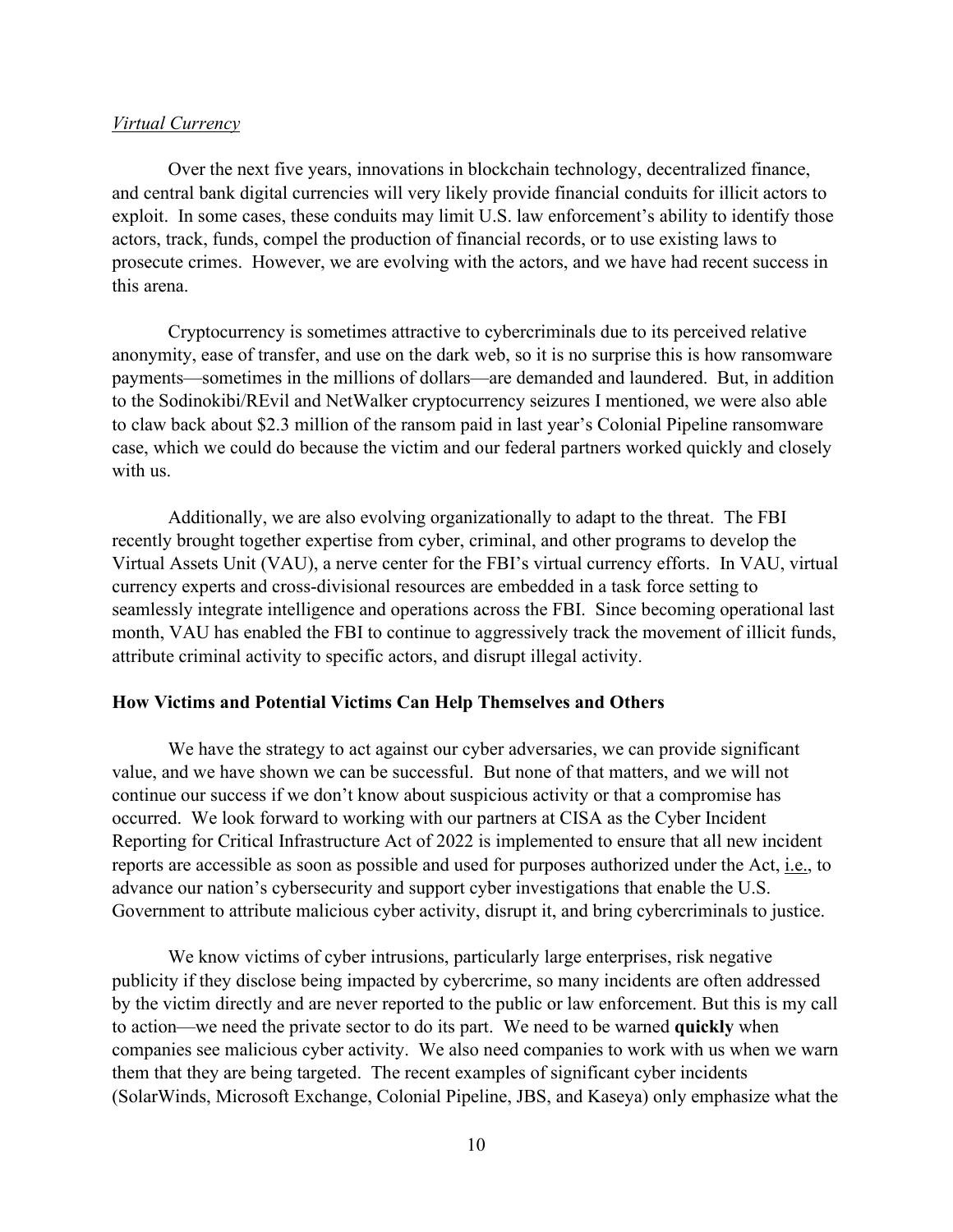FBI has been saying for a long time: The government cannot protect against cyber threats on its own. We need a whole-of-society approach that matches the scope of the danger. There is no other option for defending a country where nearly all our critical infrastructure, personal data, intellectual property, and network infrastructure sits in private hands.

So, what specific steps can companies take to follow our guidance, protect themselves and our nation, and help themselves if ransomware strikes? First, the public, cybersecurity professionals and system administrators, and business leaders can use threat information shared by the FBI, CISA, NSA, and the rest of the federal government to strengthen their network defenses and guard against ransomware and other malicious cyber activity. Our reports, which are coordinated with our federal partners, are shared directly with critical infrastructure owners and operators, and when possible are posted to our IC3 website to warn the public about the trends we are seeing and the specific threats out there. In addition to these threat advisories, the new federal site **[www.StopRansomware.gov](http://www.stopransomware.gov/)** has resources on how people and businesses can protect themselves. Some of the general cybersecurity practices we encourage include creating and securing offline backups of critical data, installing patches as soon as they become available, updating anti-virus software, connecting only to secure networks, employing multi-factor authentication, and ensuring the validity of all emails and the links they contain before clicking them.

Second, if you are an organization, create an incident response plan. If you are compromised, you need to know what to do. All your leaders and security professionals need to be on the same page, and you must be able to make decisions quickly. Having worked with victims who had incident response plans versus those who did not, the difference is stark. Victims with incident response plans are often able to respond faster and more efficiently and can significantly limit the damage caused by a ransomware incident.

Third, organizations should work to build relationships with their local FBI field offices. Whether you are a small organization or a large corporation, our local offices welcome making connections before anything has gone wrong. If you see us speaking at an event in your area, show up, and talk to us after. We would be thrilled to meet your CEO, chief information security officer (CISO), general counsel, or anyone who has a role in keeping your networks secure and responding to cyber incidents. But it cannot stop there. Continue to share information with us after that meeting, and we will do the same back to you.

Fourth, **if you are compromised, or if you think you may have been, report it to us as quickly as you can**. You can report these incidents by contacting your local FBI field office hopefully to the FBI agent you already know. We will take it from there and make sure the wheels of the entire federal government incident response team are set into motion so you can focus on remediation. **Reporting quickly is the best chance for you to make an impact and the best chance to protect others and our nation.**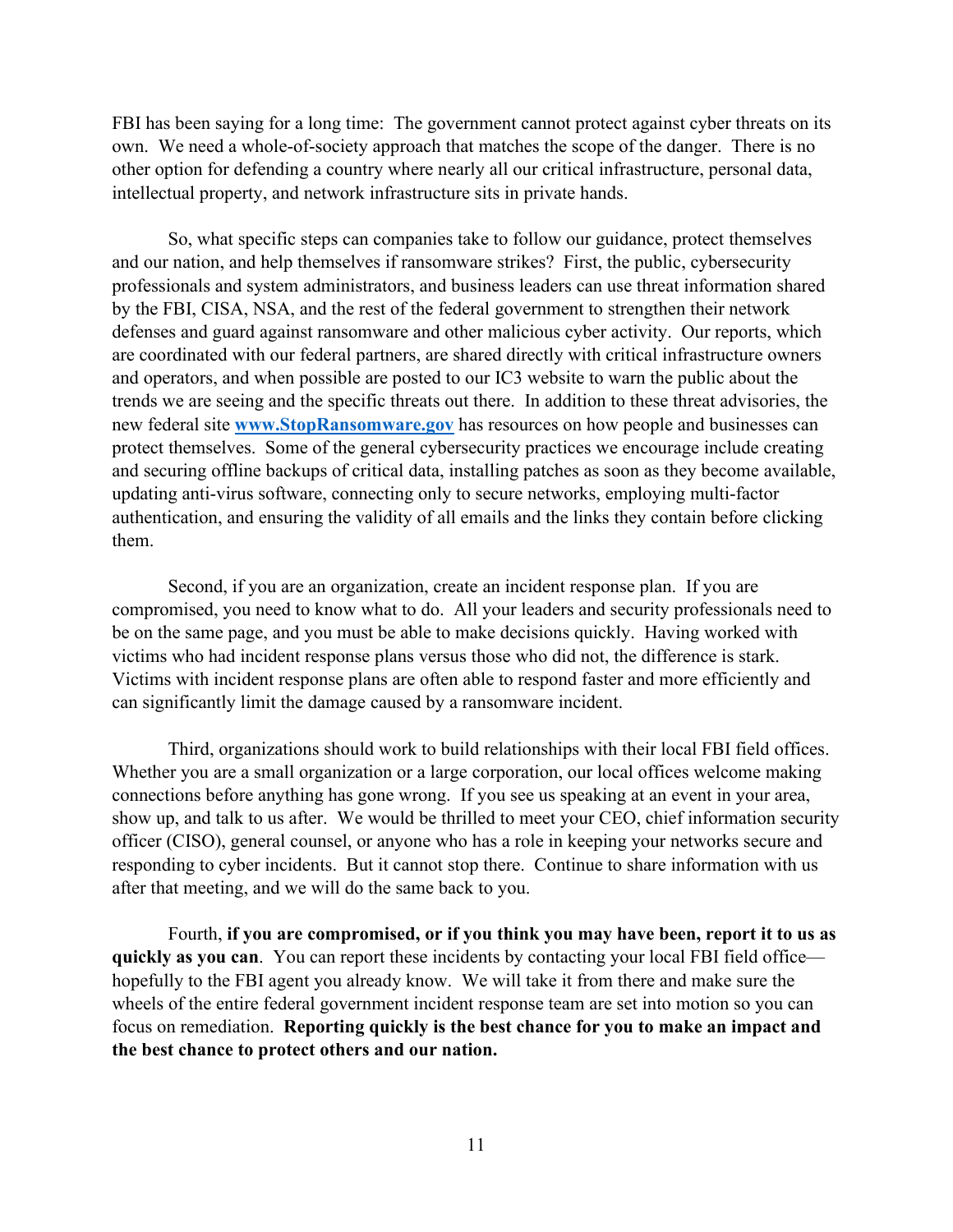If an incident occurs, it may not be too late, but time is of the essence. The difference between seeking help on day one and day five is real—it can be the difference between a company reconstituting its network or declaring bankruptcy. We will always use our full range of national security authorities and criminal legal processes to investigate cyber incidents, but many of those techniques require probable cause and prior court authorization, so there is no substitute for quick, voluntary action by private owners of U.S. networks and infrastructure in helping us act rapidly against a threat. Swift action from the private sector is an enormous public service, and we truly appreciate private sector cooperation whenever we can get it. In the Colonial Pipeline and Kaseya incidents, for example, swift reporting and response contained the impact of what could have been significantly worse events.

Swift reporting also helps us warn others who are vulnerable to similar intrusions. Recently, when assisting a major critical infrastructure victim during an ongoing incident, we identified a zero-day vulnerability the attackers were exploiting, used our investigative tools to search for other victims affected by this vulnerability, and worked with CISA to provide cybersecurity assistance to these entities while a patch for the vulnerability was being developed.

In another incident reported to the FBI, a victim reported a malicious sever that connected to its network. We used our law enforcement and intelligence authorities to quickly monitor the malicious actor's virtual infrastructure, dispatched agents across the country to warn targeted entities who the actor planned to compromise next, provided these entities with security advice, and intercepted and corrupted some stolen information before it could be exfiltrated.

#### **The Resource Demands of Investigating Malicious Cyber Activity**

Unfortunately, the number and scale of major cyber incidents—some of which can involve tens of thousands of victims—is growing and is challenging our collective ability to respond. The FBI is increasingly faced with hard choices that carry risk, including the redirection of personnel away from long-term investigations so they can surge to address immediate needs. In our SolarWinds investigation alone, a single FBI field office collected more than 170 terabytes of data—about 17 times the content of the entire Library of Congress. Because of our role in attributing cyber incidents so that those responsible can be held accountable, the FBI's response to an incident like SolarWinds is measured in months or years, not weeks. When others have moved on to the next incident, FBI agents, analysts, computer scientists, and others across multiple headquarters divisions and field offices pursue new leads to identify those responsible and provide policymakers options to hold them accountable.

Recent ransomware and nation state campaigns have shown us the investments in time, money, and talent cyber adversaries are willing to make to compromise our networks. The FBI must have the ability to not only keep pace with these criminals but also ensure we invest in critical areas to stay ahead of the threat. Congress can help us by providing the resources requested in the President's 2023 Budget Request to ensure the FBI and our partners are resourced to play our respective parts in the cyber ecosystem as we defend the nation together.